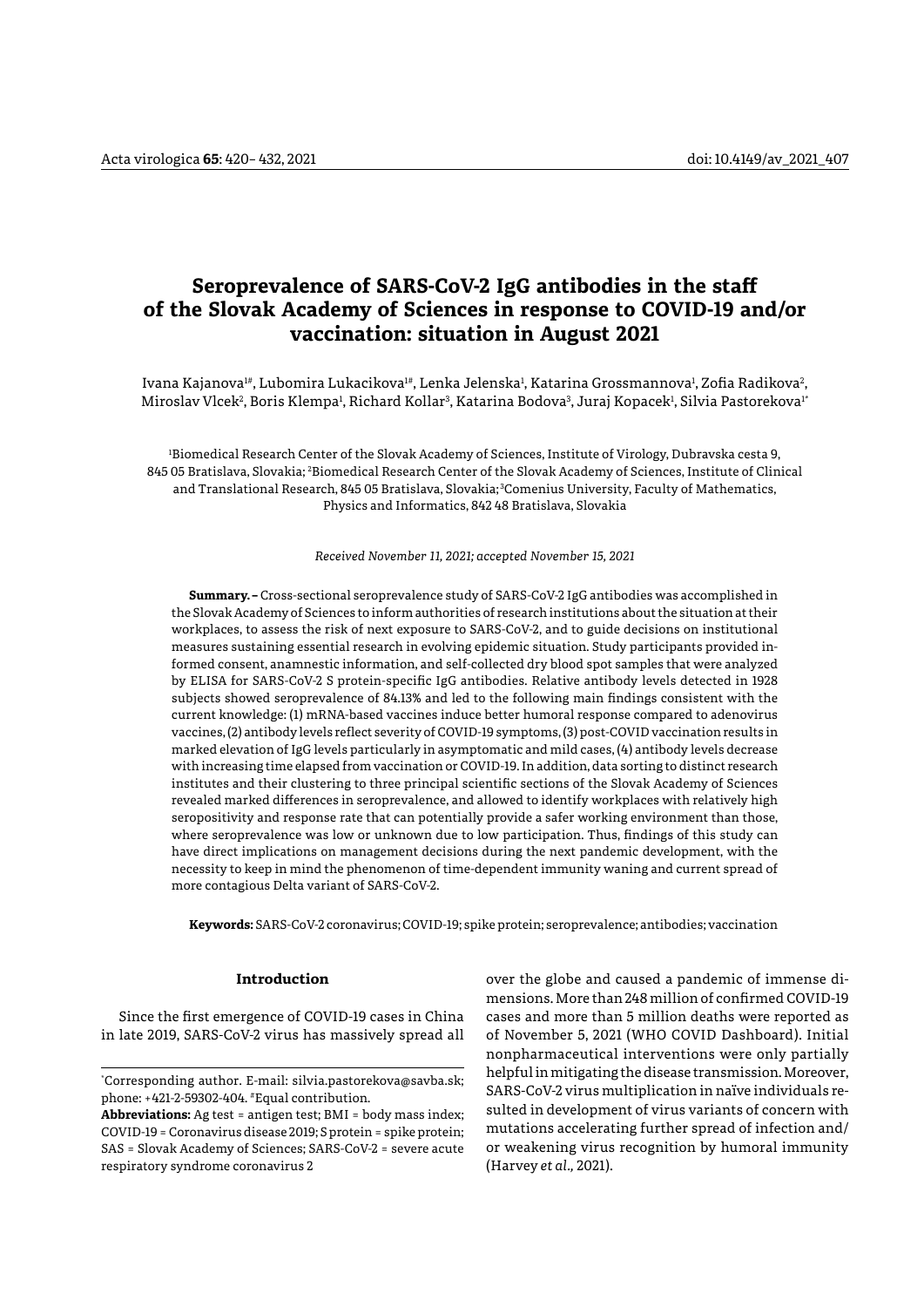Unprecedented e ffective development and introduction of vaccines against SARS-CoV-2 virus by the end of 2020 and beginning of 2021 has shown great proficiency in preventing hospitalizations and deaths from severe COVID-19, as documented by both clinical studies and many real-life, nation-wide experiences (Lopez Bernal *et al.,* 2021; Haas *et al.,* 2021; Bar-On *et al.,* 2021).

Both vaccination and COVID-19 have been shown to mount immune responses against the SARS-CoV-2 virus, thereby reducing the pool of individuals susceptible to infection and decreasing the vulnerability of the population to further spreading of virus. Countries with high vaccination rates and/or high prevalence of natural infections can now afford to liberate measures and return to an almost normal lifestyle.

During the first pandemic wave in the spring 2020, Slovakia successfully managed to limit the virus spread in the population via early introduction and good compliance to strict nonpharmaceutical measures. However, the second pandemic wave, rising during October 2020, culminating in January 2021 and then slowly declining by the end of April 2021, had devastating consequences, with an average of 228 COVID-related deaths per 100,000 individuals. That period was characterized by decreasing adherence to measures and strategic decisions, which showed only transient braking effects on the spread of infection. Because of a low proportion of sensitive RT-PCR testing and a high proportion of less sensitive antigen testing, the real epidemiological parameters of the infection remained largely unrecognized and could be judged only according to numbers of hospitalizations and deaths (Kollar and Bodova, 2021).

Starting from December 27, 2020, Slovakia launched vaccination against COVID-19, which showed a promising initial phase, characterized by a low availability of vaccines followed by a decline of interest in vaccination. The decline was associated with a number of governance and communication problems and activities of disinformation scene that resulted in a gradual loss of confidence and an increase of vaccination hesitancy in a relatively high fraction of the population. Interest to get vaccinated almost completely disappeared during the summer period. As no SARS-CoV-2-related serological data from Slovakia is publicly available, a real prevalence of antibodies induced by infection and/or vaccination remains unclear.

To fill the gap, we performed a community-based crosssectional seroprevalence study in employees of the Slovak Academy of Sciences (SAS) in order to help authorities of the SAS research institutions to learn about the situation among the employees at their workplaces, assess the risk of next exposure to SARS-CoV-2 virus, and prepare for the third COVID-19 pandemic wave that was expected to rise in autumn 2021 (what indeed happened).

# **Subjects and Methods**

*Study participants***.** Study participants were enrolled solely from the employees of the research institutes/centers as well as non-research organizations of the Slovak Academy of Sciences (SAS) exclusively on a voluntary basis. Invitation to participate was distributed via e-mails together with the information for probands, informed consent form, and anamnestic questionnaire. Volunteers expressing their interest to participate in the study received collection set for self-sampling of capillary blood spots with detailed instructions. Collection cards with dry blood samples were returned to the testing laboratory at the Biomedical Research Center of the SAS within 2–3 days following collection and analyzed as described below. The sampling was performed in two phases. The first phase was accomplished within the first two weeks of July 2021 and included fully vaccinated persons (at least 14 days after the second vaccine dose) as well as those who were aware of overcoming COVID-19 (with positive test for SARS-CoV-2). The second phase was performed within the first two weeks of August 2021 and included all other voluntary participants irrespective of whether they were vaccinated, positively tested for SARS-CoV-2 or considered themselves naïve persons with respect to SARS-CoV-2 infection.

*Collection of data and ethical approvals.* The study was performed under the IMPROVE project (APVV-PP COVID-20-0017) with the ethical approval 07071/2021 provided by an independent Ethics Commission of the Bratislava self-governing region on June 30, 2021. All voluntary participants received written information about the purpose, design, and interpretation of results, and provided signed informed consent as well as anamnestic information including date of birth, gender, height and weight, vaccine type, dates of vaccination and/or date of onset and severity of COVID-19 disease. Severity of the disease was classified as asymptomatic, mild, moderate, severe and critical by probands themselves according to the description of symptoms as defined in the COVID-19 Treatment Guidelines Panel, NIH. All personal data provided by the probands were handled in compliance with the Personal Data Protection Act and other generally binding legal regulations.

*Sample collection and preparation for ELISA.* Dry blood spot samples were obtained by participants-performed selfcollection of capillary blood by lancet pricking of fingertip using the in-house collection set assembled at the Biomedical Research Center of the SAS. Blood drops were allowed to fall on the collection card and left to dry for 3–4 h on air. Defined area of the card was punched out and submerged into the sample buffer of the ELISA for 1 h at 37°C. The extracted blood sample was then used for the serological analysis using ELISA as described below. The use of dry capillary blood spot samples was validated by parallel testing of venous blood samples of the selected individuals (data not shown).

*Serological analysis.* Seroprevalence of antibodies to SARS-CoV-2 virus was evaluated using an anti-SARS-CoV-2 IgG ELISA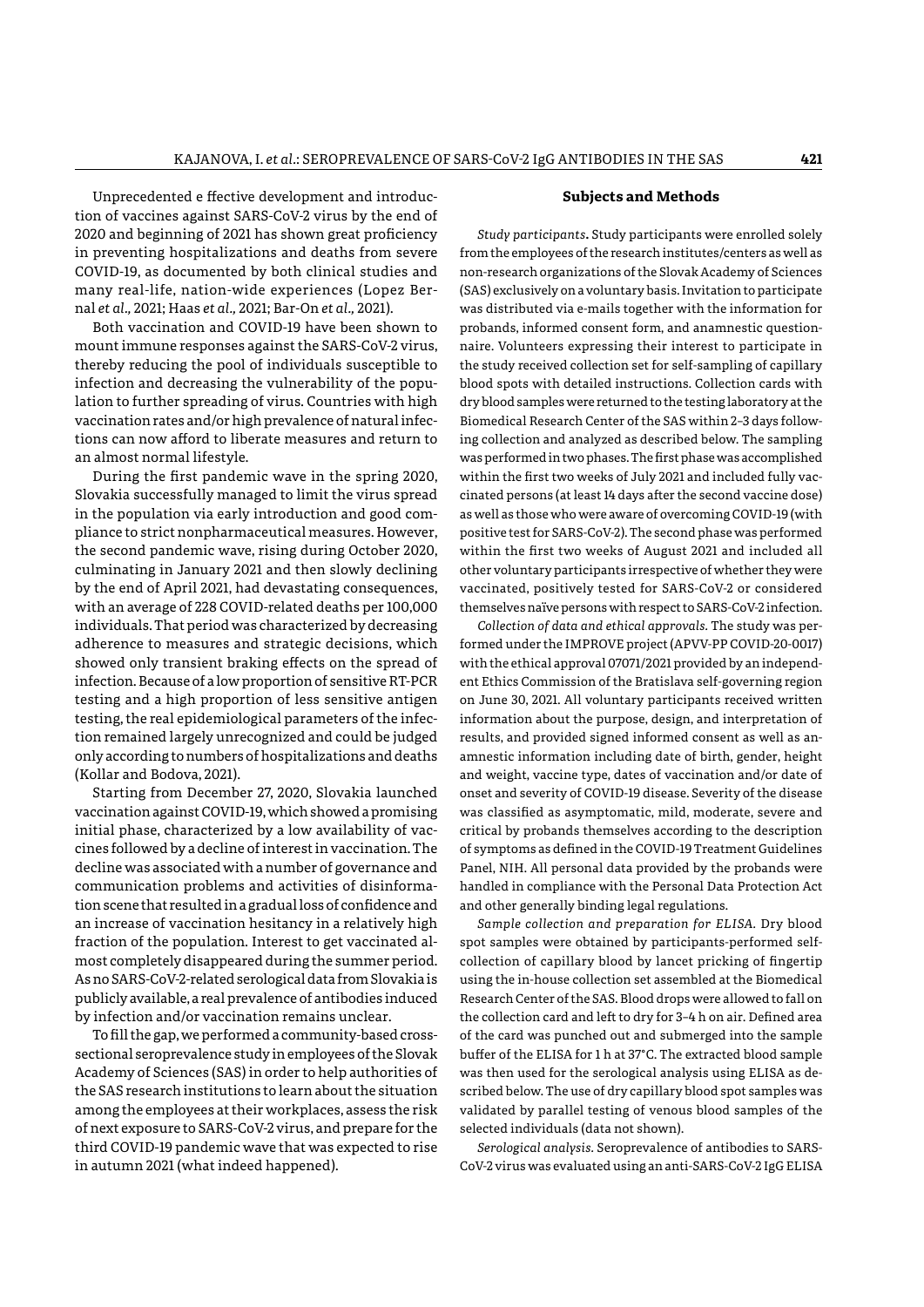| <b>Cohort charactertics</b>              | <b>Participants</b> | %     | Females (N)  | %     | Males (N)   | %     |
|------------------------------------------|---------------------|-------|--------------|-------|-------------|-------|
| Total                                    | 1928                | 100   | 1213         | 62.91 | 715         | 35.08 |
| Vaccinated only                          | 1300                | 67.43 | 802          | 66.12 | 498         | 69.65 |
| Vaccinated after COVID-19                | 198                 | 10.27 | 131          | 10.80 | 67          | 9.37  |
| COVID-19 only                            | 125                 | 6.48  | 76           | 6.27  | 49          | 6.85  |
| No vaccine, no COVID                     | 299                 | 15.51 | 202          | 16.65 | 97          | 13.57 |
| No anamnestic data                       | 6                   | 0.31  | 3            | 0.25  | 3           | 0.42  |
| Age (years), median (IQR)                | 48 (22)             | -     | 48(20)       |       | 50(25)      |       |
| $BMI$ (kg/m <sup>2</sup> ), median (IQR) | 24.8 (6.37)         | -     | 23.63 (6.28) | -     | 26.21(5.18) |       |
| Researchers                              | 933                 | 48.39 | 485          | 39.98 | 448         | 62.66 |
| PhD students                             | 141                 | 7.31  | 95           | 7.83  | 46          | 6.43  |
| Supporting laboratory staff              | 167                 | 8.66  | 127          | 10.47 | 40          | 5.59  |
| Administrative staff                     | 228                 | 11.83 | 204          | 16.82 | 24          | 3.36  |
| Other operational staff                  | 459                 | 23.81 | 302          | 24.90 | 157         | 21.96 |
| Seropositive                             | 1622                | 84.13 | 1017         | 83.84 | 605         | 84.62 |

(EUROIMMUN Medizinische Labordiagnostika AG, Lübeck, Germany), which detects IgG antibodies specifically binding to the SARS-CoV-2-encoded spike protein subunit 1 (S1) containing the immunologically relevant receptor binding domain (RBD). The specificity of the anti-SARS-CoV-2 IgG ELISA of 99.6% and sensitivity in samples collected after day 10 post-symptoms of 94.4% was determined by the manufacturer. The assay was performed according to the manufacturer's protocol and recommendations, a signal-to-calibrator ratio of <0.8 was considered negative ≥ 0.8 to < 1.1 borderline, and ≥ 1.1 positive. Based on the FDA Letter of Authorization including tests acceptable for use in the Manufacture of the High Titer COVID-19 Convalescent plasma, we interpreted the EUROIMMUN test value ≥ 3.5 as highly positive (De Santis *et al.,* 2021, Hinton, 2021). Participants were informed about their personal test result with notification that it provides only a partial picture of an immune response and cannot determine an individual's risk of subsequent infection.

*Statistics.* Data were categorized according to selected characteristics and subjected to the statistical analysis. Each analysis included only participants who provided all necessary data. Statistical comparison between groups was first performed using a Kruskal-Wallis test, which detects highly significant differences between vaccine categories (p <0.001). To identify the significantly different pairs of categories we performed a multiple comparison test with a Bonferroni correction. The results are shown in the figure insets with different shades of gray encoding individual significance levels (white – non-significant, light gray – p <0.05, medium gray – p <0.01, dark gray – highly significant p <0.001). Standard least square fitting was used for analysis of temporal dependences of the seropositivity levels. Interquartile range, used in Figs. 1–3, is defined as an interval between the 25th and the 75th data percentiles.

# **Results**

*Basic characteristics of the study cohort*

A total of 1928 subjects (1213 females and 715 males) with a median age of 48 years and median BMI of 24.8 kg/m2 participated in the study. The cohort included 933 researchers (48.39%), 167 supporting laboratory staff members (8.66%), 228 administrative staff members (11.83%), 459 other technical and operational staff members (23.81%), and 141 PhD students (7.31%). Response rate to the invitation was 49.78% (52.4% in the group of employees and 30.45% in the group of PhD students). Six participants did not provide any response to anamnestic questionnaire and 54 did not provide information related to BMI. Out of the participants, 1498 persons were vaccinated (77.70%), and 323 reported COVID-19 (16.75%), with 198 participants belonging concomitantly to both groups. SARS-CoV-2 IgG antibodies were detected in 1622 subjects (84.13%). There was no significant difference between females and males in age, vaccination status, COVID-19 experience and seropositivity. On the other hand, women showed lower median BMI than men. Basic cohort characteristics are summarized in Table 1.

## *Vaccination-induced anti-SARS-CoV-2 IgG antibodies*

Out of 1498 vaccinated persons, 802 (53.54%) received Comirnaty (Pfizer-BioNTech), 215 (14.35%) received Spikevax (Moderna), and 25 persons (1.67%) claimed mRNA vaccine without specification. Remaining participants received the adenovirus vaccines: Vaxzevria (Oxford-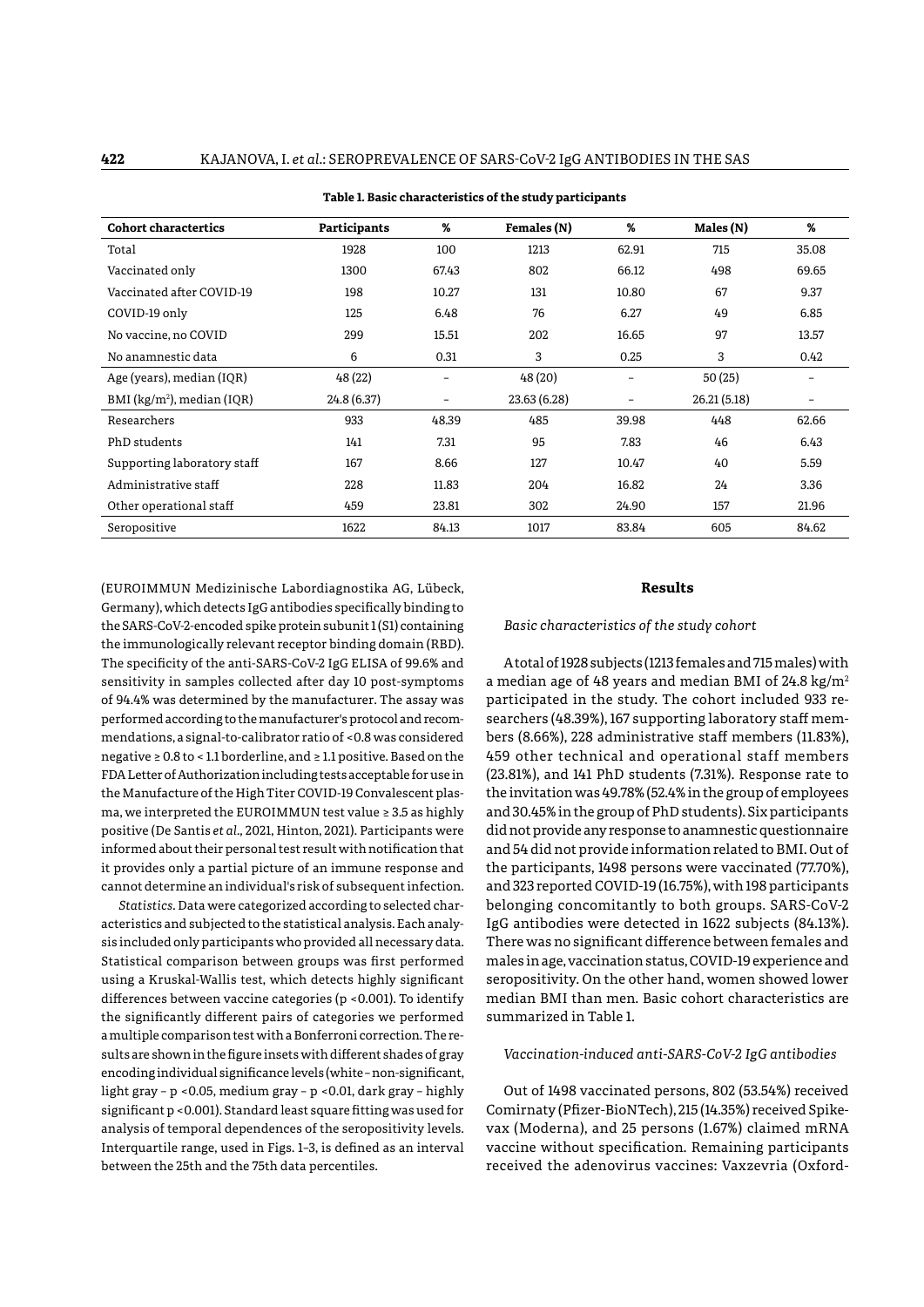| Vaccine types       | Females (N) | Males (N) | Participants (N) | COVID-19 + Vaccine (N) |
|---------------------|-------------|-----------|------------------|------------------------|
| Comirnaty           | 521         | 281       | 802              | 115                    |
| Spikevax            | 136         | 79        | 215              | 27                     |
| mRNA (nonspecified) | 17          | 8         | 25               | 5                      |
| Vaxzevria           | 246         | 181       | 427              | 50                     |
| SputnikV            | 2           | 7         | 9                |                        |
| Janssen             | 6           | 4         | 10               | 0                      |
| Vaxzevria/Comirnaty | 2           | 0         | $\mathbf{2}$     | 0                      |
| CoronaVac           | 0           | 2         | 2                | 0                      |
| unknown             | 3           | 3         | 6                | 0                      |
| All vaccinated      | 933         | 565       | 1498             | 198                    |

**Table 2. Composition of the cohort with respect to vaccination status and vaccine type**



### **Relative IgG levels to S1 protein subunit of SARS-CoV-2 in study participants vaccinated by indicated vaccines**

**Fig. 1** the date of their full vaccination, **(c)** data of female participants, **(d)** data of male participants. The data are expressed as a ratio of signal which shows highly significant differences between vaccine categories (p <0.001). To detect the significantly different pairs of categories we ancient significance levels (while "hon significant, hencefully" prosos, mealinglay "prosos, dark gray" inginy<br>(a) [KW test p-value = 1.4130e-221], (b) [KW test p-value = 8.7720e-109], (c) [KW test p-value = 3.4389e-147], **(a)** data of all vaccinated participants including those with COVID-19, **(b)** data of all participants who provided samples at 14–98 days from to calibrator (S/C), with the positivity cut-off of 1.1 (full horizontal line) and high positivity cut-off of 3.5 (dashed horizontal line). Median **Fig. 1** and interquartile range are shown in the boxplots. Statistical comparison between groups was first performed using a Kruskal-Wallis test, performed a multiple comparison test with a Bonferroni correction. The results are shown in the inset with different shades of gray denoting different significance levels (white - non-significant, light gray – p <0.05, medium gray – p <0.01, dark gray – highly significant – p <0.001).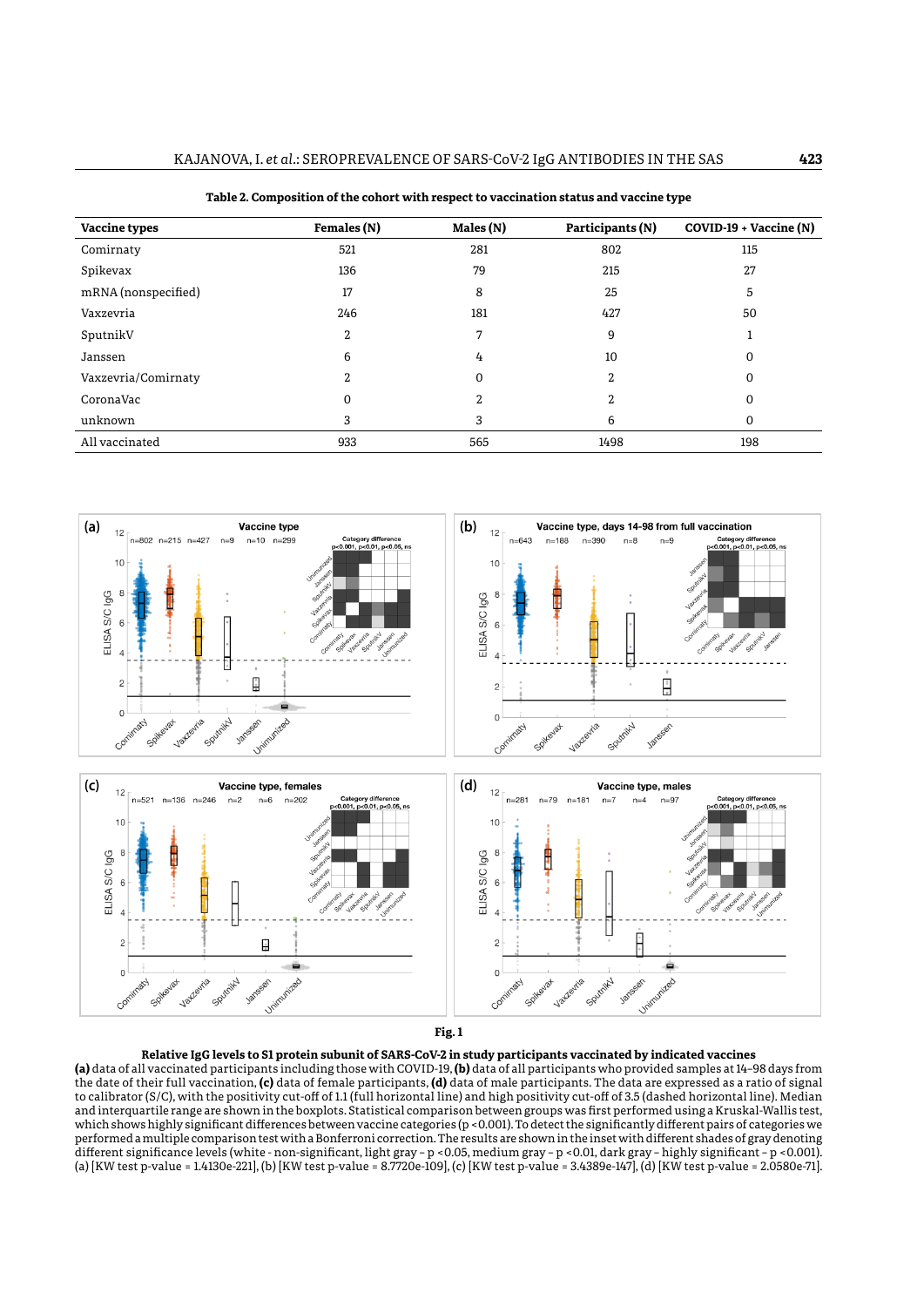

#### **Relative antibody levels for age categories in vaccinated persons**

**(a)** Participants immunized with Comirnaty vaccine [KW test p-value = 1.5434e-04], **(b)** participants vaccinated with Vaxzevria vaccine [KW test p-value = 0.4435 - non-significant]. The data are expressed as a ratio of signal to calibrator (S/C), with the positivity cut-off of 1.1 **Fig. 2** (full horizontal line) and high positivity cut-off of 3.5 (dashed horizontal line). Median and interquartile range are shown in the boxplots. Statistical comparison between groups was first performed using a Kruskal-Wallis test, which shows highly significant differences between vaccine categories (p<0.001). To detect the significantly different pairs of categories we performed a multiple comparison test with the significantly different pairs of categories we performed a multiple comparison a Bonferroni correction. The results are shown in the inset with different shades of gray denoting different significance levels (white - nonsignificant, light gray - p <0.05, medium gray - p <0.01, dark gray - highly significant - p <0.001).

AstraZeneca) in 427 cases (28.50%), SputnikV (Gamaleya Research Institute of Epidemiology and Microbiology) in published data showing similar vaccine type re 9 cases (0.60%), and Janssen (Johnson & Johnson) in 10 cases (0.67%). Two participants (0.13%) claimed Vaxzevria/ levels of neutralization antibodies, which repr Comirnaty combination and two participants received CoronaVac inactivated virus vaccine by Sinovac Biotech subunit of SARS-CoV-2 that is considered a surro<br>Ltd. Caren nasticipanta (0.47%) in tiestad the datas of uses was sine anatestica offest (Mandeena Junior et al Ltd. Seven participants (0.47%) indicated the dates of vaccination but have not disclosed the vaccine type (Table 2). emation but have not disclosed the vaccine type (Table 2). Anoury et di., 2021)<br>At the time of sampling, 79 persons received just the first Analysis of the relative antibody levels in out of two vaccine shots and were thus only partially vaccinated. Irrespective of the vaccine type, SARS-CoV-2 the groups of Comirnaty and Vaxzevria reversion pairs of comirnation in the significant pair  $\mu$ specific IgG antibodies were detected in 99.2% vaccinated study participants.

Comparison of the relative levels of S1-protein subunit-specific IgG antibodies induced by full vaccination antibody levels in category >70 were statisti revealed considerable differences among the vaccine types (Fig. 1a). These differences were apparent also when (Fig. 2a). In Vaxzevria recipients, the differe disregarding the time that elapsed from the second shot (Fig. 1b). The highest relative antibody levels were induced<br>he m PMA are seines Camiunatus and Cuilseren auheusea by mRNA vaccines Comirnaty and Spikevax, whereas Vaxzevria and SputnikV induced medium antibody levels. The lowest IgG levels were induced by the one-shot vaccine Janssen. Similar relationships were observed in the subpopulation of females (Fig. 1c) and males (Fig. 1d). Overall, antibody levels in vaccinated persons showed no statistically significant dependence on BMI of the tested subjects (data not shown).

Thus, mRNA vaccines appear to be more effective in inducing antibody response compared to adenovirus

vector vaccines. This observation is in line with the published data showing similar vaccine type relationships not only with respect to IgG levels, but also to the levels of neutralization antibodies, which represent only a fraction of the total IgG antibodies specific for S1 protein subunit of SARS-CoV-2 that is considered a surrogate of vaccine protective effect (Mendrone-Junior *et al.,* 2021; Khoury *et al.,* 2021)

Analysis of the relative antibody levels induced by vaccination in relationship to age was performed in the groups of Comirnaty and Vaxzevria recipients that included the largest groups of participants (Fig. 2). The study participants. The multiple comparison test with a multiple comparison test with a showed a decrease of IgG levels in the age category of persons older than 70 years. In Comirnaty recipients, the antibody levels in category >70 were statistically significantly different from the levels in categories 40-49 and <29 (Fig. 2a). In Vaxzevria recipients, the differences between various age categories were non-significant (Fig. 2b), apparently because the vaccine was not recommended to persons older than 70 years of age and females under 30 years of age at the time of vaccination. The number of samples in these age categories was too small to show any eventual significant statistical difference.

#### *COVID-19-induced anti-SARS-CoV-2 IgG antibodies*

The study cohort included 323 subjects who reported positive results of RT-PCR or Ag test for detection of SARS-CoV-2 virus and overcame COVID-19. Out of these,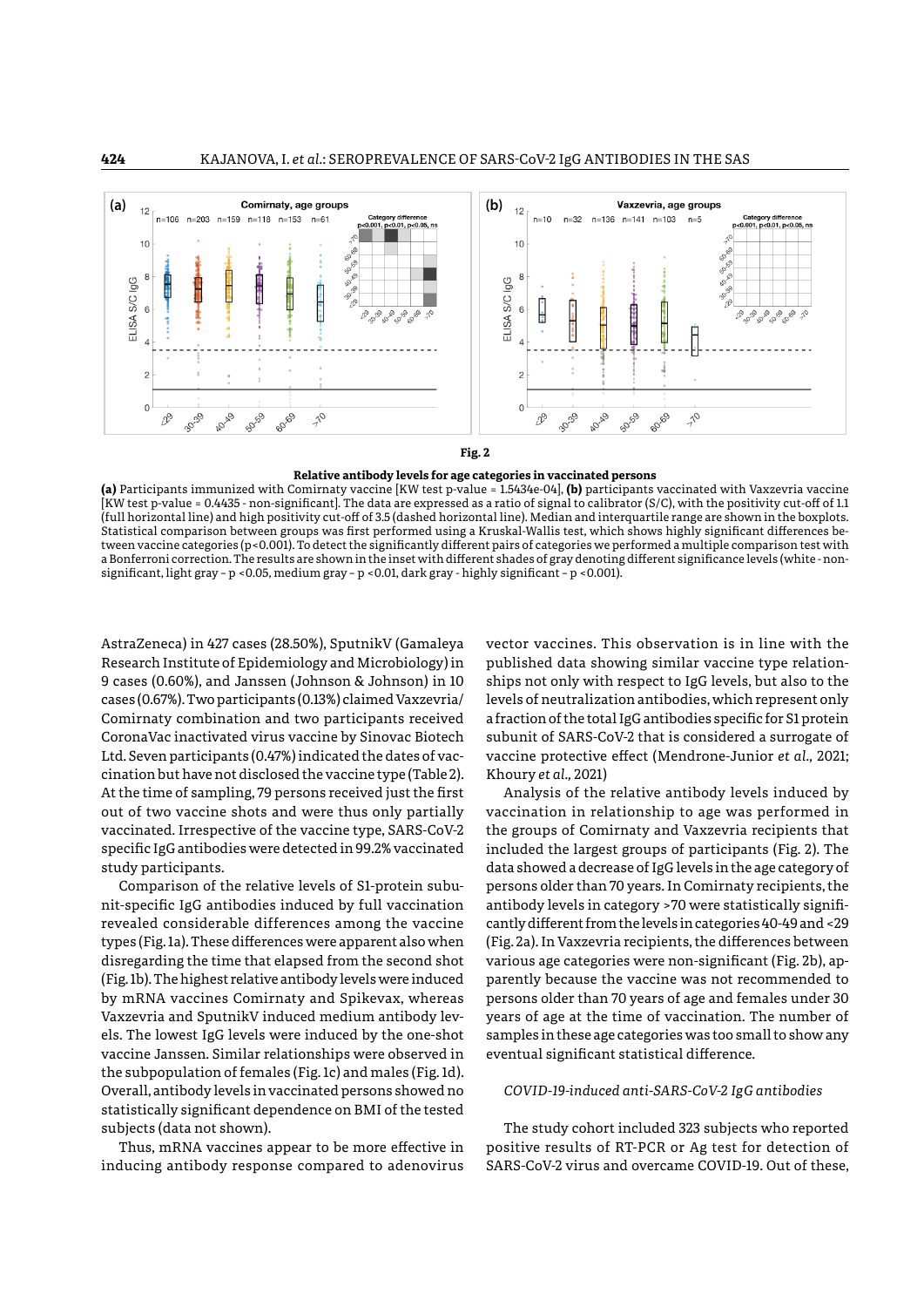



#### **Relative antibody levels in participants who reported COVID-19 and/or vaccination**

**Fig. 3**  vaccine types), [KW test p-value = 1.9717e-99], **(b)** participants stratified according to number of vaccine doses (irrespective of the vaccine with the positivity cut-on of 1.1 (turn horizontal fine) and high positivity cut-on or 5.5 (dashed horizontal fine). Mediah and interquatine<br>range are shown in the boxplots. Statistical comparison between groups was first a multiple comparison test with a Bonierroni correction. The results are shown in the inset with different shades of gray denoting differ-<br>ent significance levels (white - non-significant, light gray – p <0.05, medium gray **(a)** Participants stratified according to self-reported severity of COVID-19 symptoms without and with the subsequent vaccination (V, all type) without or with the preceding COVID-19 [KW test p-value = 5.9214e-212]. The data are expressed as a ratio of signal to calibrator (S/C), with the positivity cut-off of 1.1 (full horizontal line) and high positivity cut-off of 3.5 (dashed horizontal line). Median and interquartile highly significant differences between vaccine categories (p<0.001). To detect the significantly different pairs of categories we performed a multiple comparison test with a Bonferroni correction. The results are shown in the inset with different shades of gray denoting differin an inlet to (b) corresponds to COVID-19.

.<br>198 persons were subsequently vaccinated, whereas 125 respective of the symptoms. This was particularly s did not receive the vaccine. The study participants provided data on the severity of their symptoms based on ate symptoms, who, if not vaccinated, did not c self-evaluation according to instructions derived from the NIH recommendations (for link see *Subjects and Methods*). This finding suggested that in those cases, vacci The disease was classified as asymptomatic in case of no manifestation of symptoms, as mild in case of fever, horizontal line) and high positivity cut-off of 3.5 (dashed horizontal line). Median and cough, headache and muscle pain, diarrhea, vomiting, loss of smell and/or taste (without shortness of breath); as moderate with increased heart rate more than 90 beats/ min and oxygen saturation more than 93% in addition to initiana exygen saturation more than 55% in addition to three who overcance ov visits (incepective of the comp<br>symptoms listed above; as severe with increased heart severity) without subsequent vaccination, and tho rate more than 125 beats/min and oxygen saturation less than 93% in addition to symptoms listed above; and vaccine categories (p<0.001). To detect the significantly different pairs of categories we critical with the signs of severe course accompanied by respiratory failure, septic shock, organ failure and hospi- hevels equivalent to levels in fully vaccinated pe talization with intubation or ventilation.

No symptoms were claimed by 33 persons (10.22%), However, so far it is not known whether and ho 204 persons (63.16%) described their symptoms as mild, 61 (18.89%) as moderate, 15 (4.64%) as severe, 3 (0.93%) as significant, light gray – p <0.05, medium gray – p <0.01, dark gray - highly significant – critical and 7 persons did not provide the information. As expected, data analysis revealed that antibody levels<br>principally reflected the diaseas asymity in the subgroup \_\_\_\_\_\_\_\_\_\_\_\_\_\_\_\_\_\_\_\_\_\_ principally reflected the disease severity in the subgroup of participants who reported COVID-19 and remained without subsequent vaccination. Importantly, in persons who underwent full vaccination by any vaccine following COVID-19, the antibody levels significantly increased ir-

respective of the symptoms. This was particularly striking in the category of participants with no, mild and moderate symptoms, who, if not vaccinated, did not develop robust humoral response to natural infection (Fig. 3a). This finding suggested that in those cases, vaccination is very beneficial (or critical) for providing better immune protection from reinfection.

Further comparison of the overall antibody levels s of smell and/or taste (without shortness of breath); assessed in persons who were vaccinated (with any of<br>redentaurith increased beaut ustamerathen 99 besta/ two-shot vassines) without everesming COVD 19, with two-shot vaccines) without overcoming COVID-19, with those who overcame COVID-19 (irrespective of the disease severity) without subsequent vaccination, and those who received one or two doses of any vaccine following the disease with any symptoms showed that one dose of post-COVID-19 vaccination was sufficient to reach the antibody levels equivalent to levels in fully vaccinated persons (Fig. 3b, Levi *et al.,* 2021; Ebinger *et al.,* 2021; Wei *et al.,* 2021). However, so far it is not known whether and how the second post-COVID dose of vaccine affects the longevity of immune protection compared to the first dose. Therefore, this issue requires further investigation.

# *Relationship between anti-SARS-CoV-2 IgG levels and time elapsed from vaccination or COVID-19*

Data from a number of seroprevalence studies in convalescent and/or vaccinated persons demonstrate that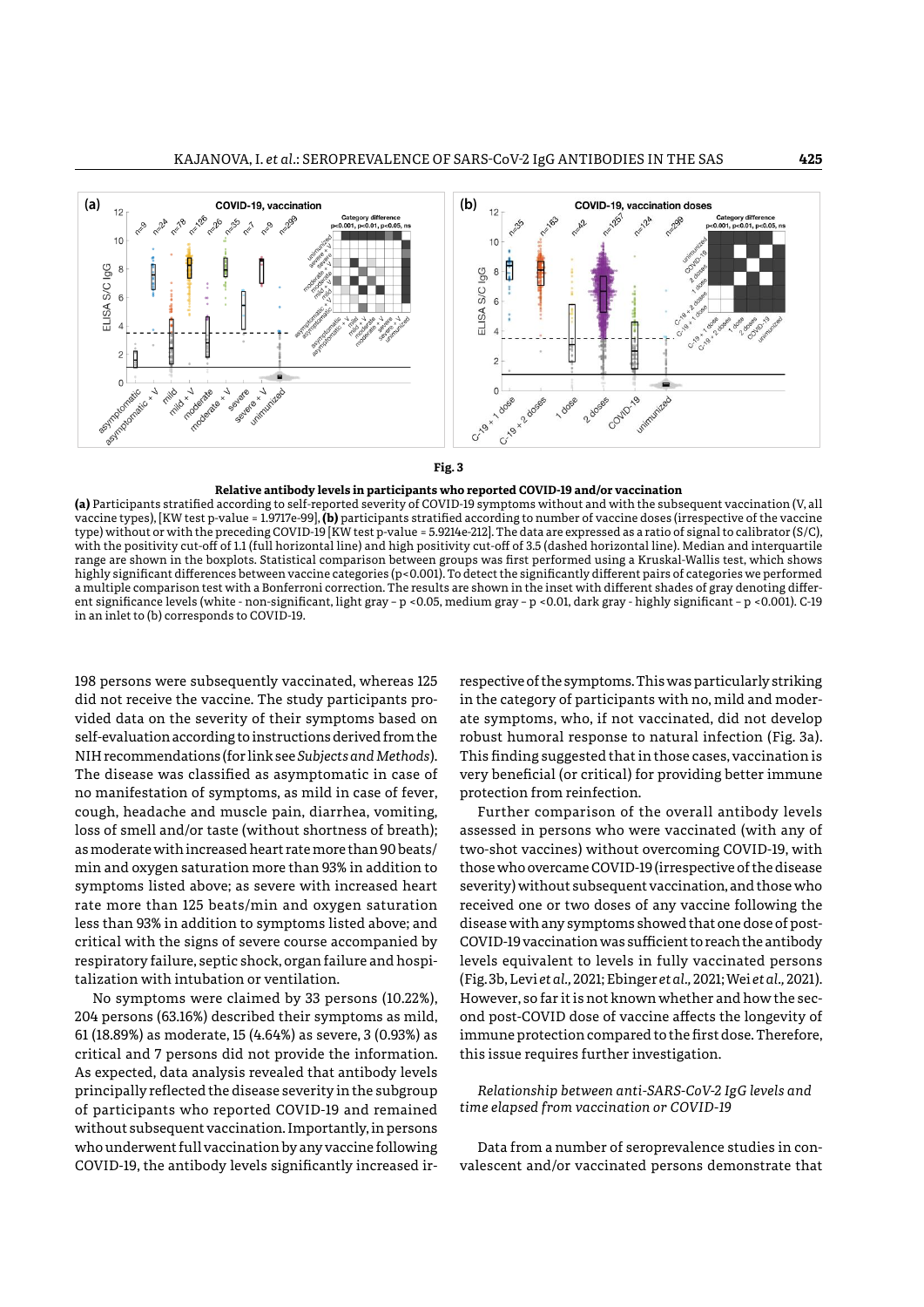

**Relative antibody levels detected in serum samples of participants with COVID-19 versus time elapsed from their positive RT-PCR or Ag test**

**KI-PCK OT Ag test**<br>(Top) All data of study participants who overcome COVID-19. Data for participants were stratified according to self-reported severity of COVID-19 symptoms with the linear regression fits to the data: asymptomatic [regression p-value p = 0.715], mild [p = 0.00595], moderate |p = 0.0979|, and severe + critical |p = 0.0727|. Linear regression fit parameters and R-squared are displayed in each figure. The data are<br>expressed as ratio of signal to calibrator (S/C), with the positivity cut-off of 1 expressed as ratio of signal to calibrator (S/C), with the positivity cut-off of 1.1 (dashed horizontal line is used for better visualization).

the SARS-CoV-2 virus-specific IgG antibody levels decline he humoral arm of immunity with its inheren within a period of 6 to 9 months following an induction of the humoral immune response (Alfego *et al.,* 2021; The subgroup of non-vaccinated per Bayart *et al.,* 2021; Levin *et al.,* 2021). Therefore, the values of relative antibody levels assessed in this study were or-che detection of infection. The levels of vi<br>classification of the data: (B) as the data is the data: (C) mild be detected by the data servation provided b dered according to the number of days that elapsed from the onset of clinical symptoms in COVID-19 cases and the onset of chincar symptoms in COVID-19 cases and the time elapsed from the date of detection<br>from the second dose of vaccine, respectively (Fig. 3). It tion. The estimated average rates of decline is important to note that each participant provided only a single blood sample collected at different time point with mild and moderate symptoms and slightly from the vaccination and/or detection of SARS-CoV-2 positivity. Therefore, the results do not represent a longitudinal approach, but rather reflect general waning of

the humoral arm of immunity with its inherent interindividual variability in the studied cohort.

The subgroup of non-vaccinated persons who overcame COVID-19 entered the study from 70 to 294 days after the detection of infection. The levels of virus-specific IgG antibodies showed a decreasing trend of dependence on the time elapsed from the date of detection of the infection. The estimated average rates of decline were comparable for groups of participants who overcame COVID-19 with mild and moderate symptoms and slightly higher for those with severe and critical symptoms. However, the estimated average initial virus-specific IgG antibody levels induced by COVID-19 varied with severity of the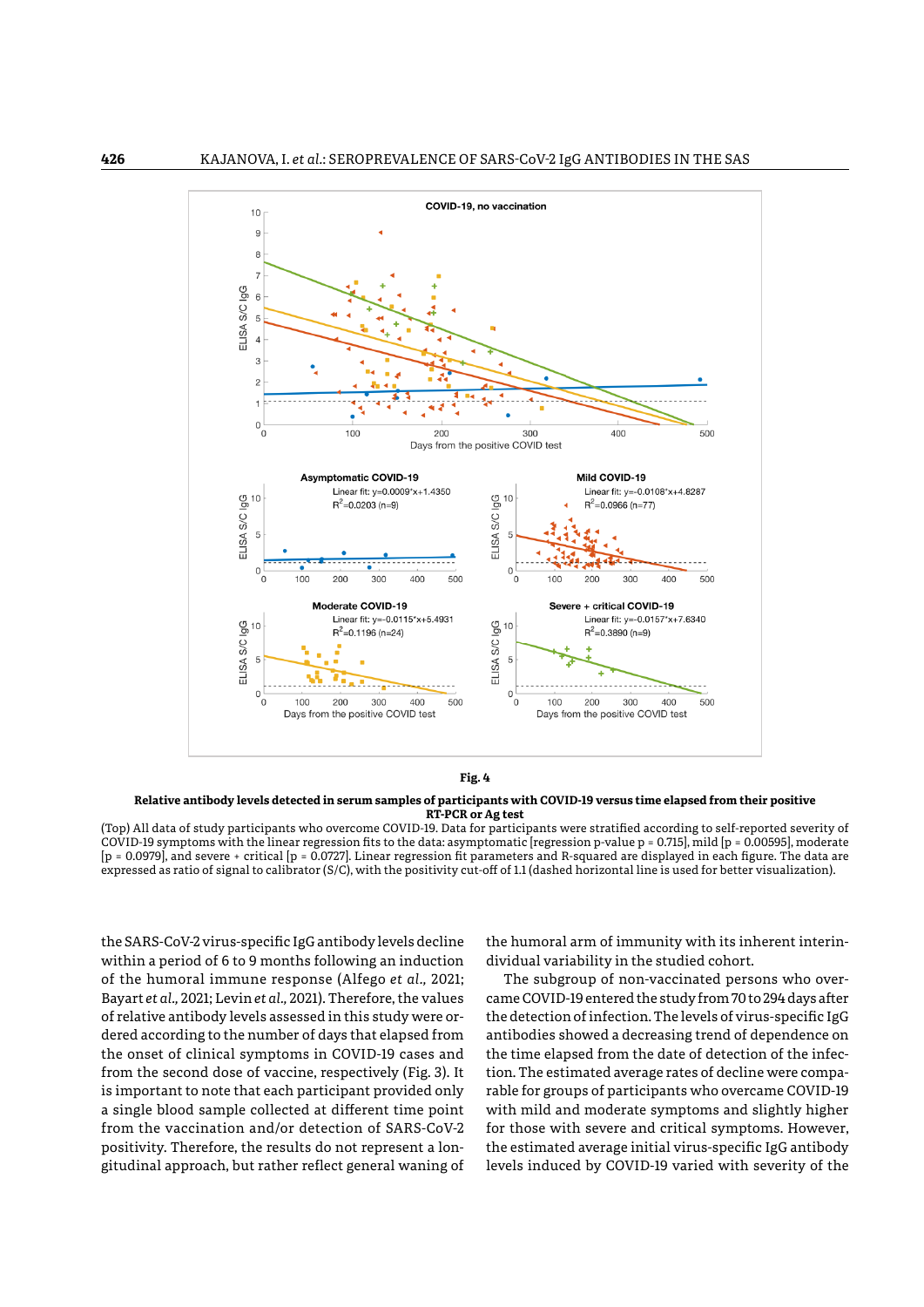



ned according to the type of vaccine with the linear regression fits to the data: Comirnaty [regression p-value p = 3.54e-42], Spikevax [p =<br>0.000147], Vaxzevria [p = 0.00063]. Linear regression fit parameters and R-square (Top) All data of study participants who were fully vaccinated by Comirnaty, Spikevax and Vaxzevria. Data for participants were stratified according to the type of vaccine with the linear regression fits to the data: Comirnaty [regression p-value p = 3.54e-42], Spikevax [p = ratio of signal to calibrator (S/C), with the positivity cut-off of 1.1 (dashed horizontal line).

symptoms with the highest value for those with severe tion **v** and critical symptoms, lower for those with moderate symptoms and the lowest for those with mild symp-(A) All data of study participants who were fully vaccinated by Comirnaty, Spikevax and toms. The small group  $(n = 9)$  of study participants with asymptomatic COVID-19 showed systematically low levels of antibodies with no significant decreasing temporal trend (Fig. 4).

ies showed a decreasing trend of dependence on the time elapsed from the date of full vaccination for study presented in Fig. 1, which included all vaccinated participants who did not self-report symptomatic or asymptomatic COVID-19. The estimated rates of decline for **char**a Comparison of the decreasing trends in the de subjects vaccinated by individual vaccines (Comirnaty, Spikevax and Vaxzevria) were mutually comparable and time elapsed fron slightly higher than those for participants who overcame symptomatic COVID-19. The estimated average initial virus-specific IgG antibody levels induced by full vaccina-

nd (rig. 1).<br>Similarly, the levels of virus-specific IgG antibod- for fully vaccinated individuals without s tion were similar for the mRNA vaccines and higher than those for groups of participants who overcame COVID-19, including a group with severe and critical COVID-19. Lower initial levels were observed in the group of particimptomatic COVID-19 showed systematically low levels pants vaccinated by Vaxzevria; comparable initial levels<br>patibodies with no eignificant decreasing temporal prese observed in the group of participants who eversome were observed in the group of participants who overcame COVID-19 with moderate symptoms (Fig. 5). The results for fully vaccinated individuals without self-reported COVID-19 confirmed the qualitative results of the analysis presented in Fig. 1, which included all vaccinated study participants regardless of their COVID-19 status.

> Comparison of the decreasing trends in the dependence of the virus-specific IgG antibody levels on the time elapsed from full vaccination (reported or projected) in groups of participants with COVID-19 and one or two doses of vaccine are displayed in Fig. 6. Both groups showed identical decline rates comparable with the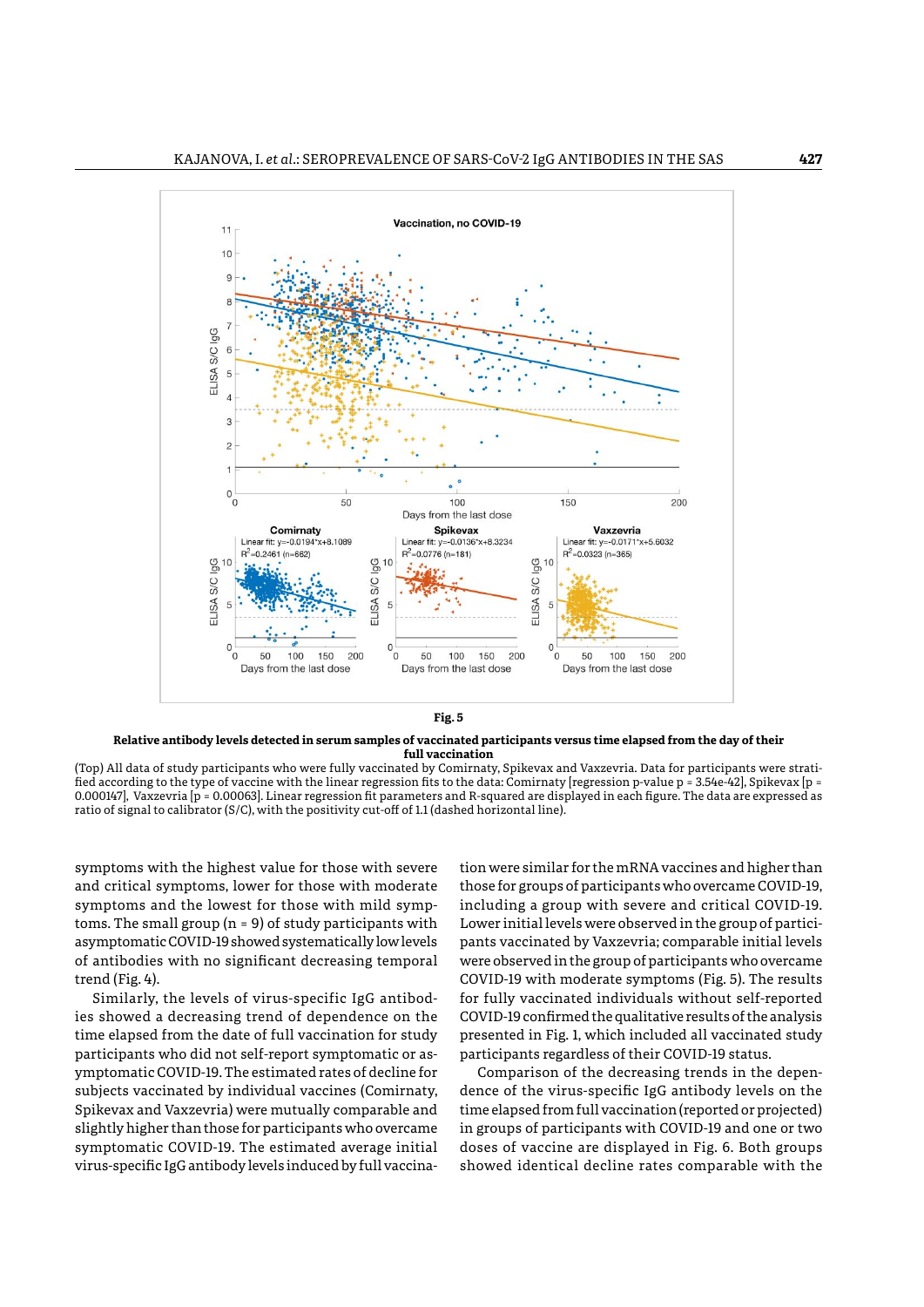

**Relative antibody levels detected in serum samples of participants with COVID-19 who were also vaccinated at least by one dose of a vaccine versus time elapsed from the day of their full vaccination (reported or projected)**

**Fig. 6** line) and high positivity cut-off of 3.5 (dashed horizontal line).Colors (blue and red) indicate participants who received one and two vaccination doses, respectively. [Regression p-values p = 0.485 and p = 0.00312, respectively]. For study participants with only one dose of vaccine the projected day of full vaccination was set to 28 days after the first dose (Comirnaty and Spikevax) and to 70 days after the first dose (Vaxzevria). Linear regression fit parameters and R-squared are displayed in each figure. The data are expressed as ratio of signal to calibrator (S/C), with the positivity cut-off of 1.1 (dashed horizontal

group of unvaccinated individuals with mild COVID-19 (lower than those fully vaccinated). The estimated initial virus-specific IgG antibody levels induced by a combination of COVID-19 and one or two doses vaccination were b comparable with those estimated for the group of fully vaccinated by mRNA vaccines (Comirnaty and Spikevax). there were significant differences in the resp A single dose of vaccine in a combination with COVID-19 thus induced similar humoral response. Note that some of respectively. [Regression p-values p = 0.485 and p = 0.00312, respectively]. For study the linear fits discussed here were statistically insignificant on the level 5% (the individual p-values are indicated participants with only one dose of vaccine the projected day of full vaccination was set to 28 in figure captions).

search organizations divided into three Scientific Sections according to the research areas: 1. Physical, Space, Earth Section 1, and 186 (77.82%) from Section 3. <mark>T</mark> and Engineering Sciences (14 research institutes and one research center), 2. Life, Chemical, Medical and Environ- aspects of the pandemic and also by tl mental Sciences (9 research institutes and 4 research centers), and 3. Social Sciences, Humanities, Arts and Culture (16 institutes and 1 center). In addition, SAS includes non-research bodies, namely the Office of the SAS as the main administration headquarters providing support to the Presidium of the SAS, Central Library and Centre of Operation [https://www.sav.sk/?lang=en](https://www.sav.sk/?lang=en&doc=sas-org) & doc=sas-org.

Out of 45 research institutions/centers, 39 participated in the study, corresponding to total 1638 participating

Research areas, seroprevalence and vaccination status and vierse work schedules of research institutions and vaccination status diverse work schedules of research institutions and vaccination status diverse work schedules Slovak Academy of Sciences (SAS) comprises 45 re-<br>
eination status showed similar association: 767 (85. employees (response rate 54.20%). The average seroprevawer than those fully vaccinated). The estimated initial lence of this subpopulation of the study cohort was 85.77% and was similar among the Scientific Sections, with the highest seropositivity observed among the employees of the life sciences section (Fig. 7). On the other hand, there were significant differences in the response rates, with the highest participation from the Section 2 of Life, Chemical, Medical and Environmental Sciences (64.84%), followed by the Section 1 of Physical, Space, Earth and Engineering Sciences (47.93%) and then the Section 3 of Social Sciences, Humanities, Arts and Culture (40.13%). Obviously, response rates could be also influenced by diverse work schedules of research institutes/staff during summer period when the study was performed. Vaccination status showed similar association: 767 (85.22%) vaccinated participants from Section 2, 403 (80.76%) from Section 1, and 186 (77.82%) from Section 3. This may be connected with the awareness of the biological/medical aspects of the pandemic and also by the attributes of research, which mostly depend on a laboratory teamwork in experimentally-oriented research, while it is more individualistic in humanities and social sciences. Due to these characteristics, researchers in natural sciences appear to have inherently higher motivation to accept vaccination as well as nonpharmaceutical protective measures and participate in research studies. Of course, the differences were visible also among the workplaces within the same scientific sections, with several institutes/centers show-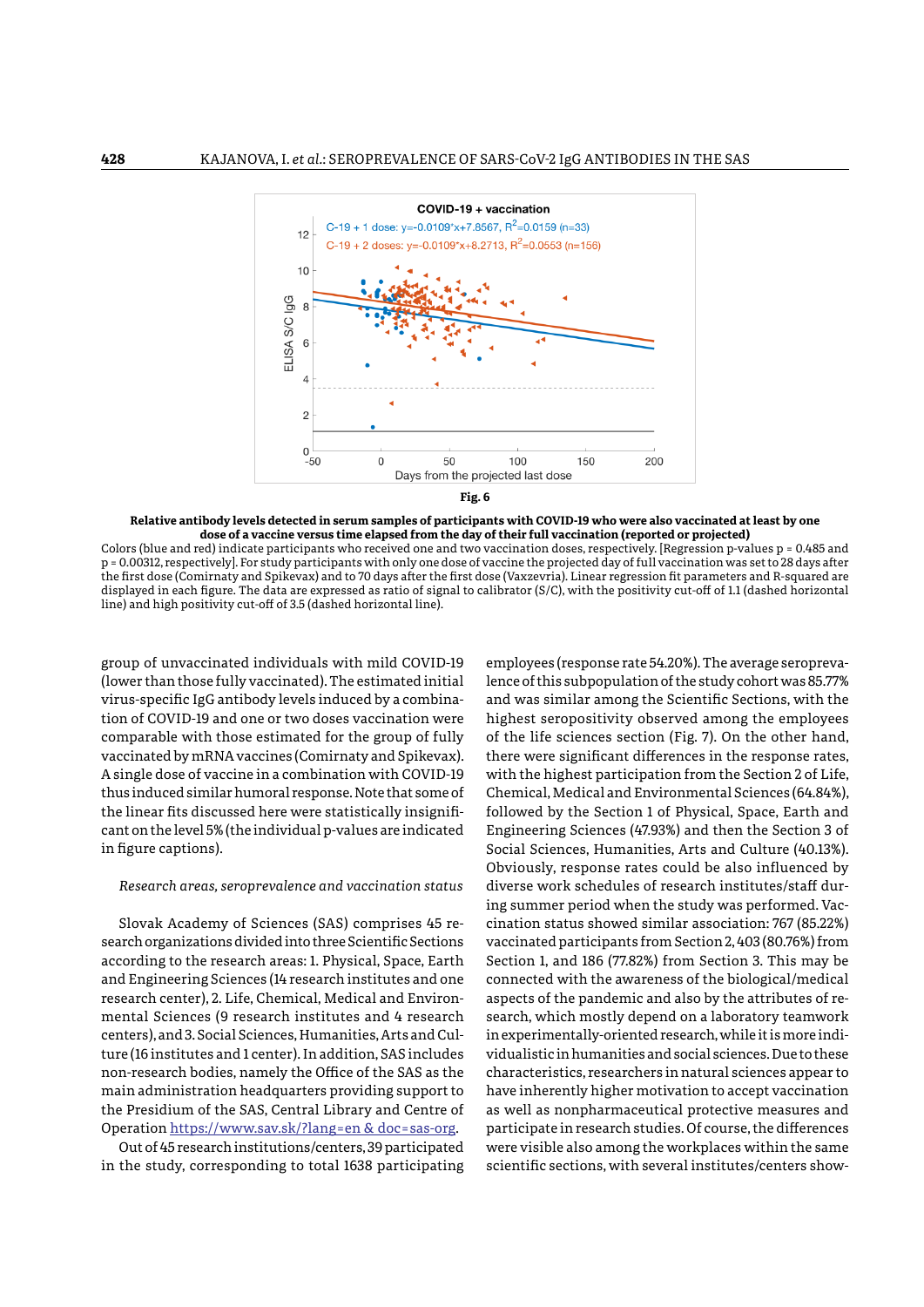

**Fig. 7**  ticipants was 403 (80.76%) in the research organizations of the Scientific Section 1 (left panel), 767 (85.22 %) in Section 2 (central panel) and hereasing intensity of blue coor shaues for 50 100%. Lett columns. N – humber of participants of the individual workplaces (or sections,<br>bottom row). Data demonstrate the highest seroprevalence and response rate among the **Seroprevalence and response rate of study participants in the research institutions of the Slovak Academy of Sciences** Seroprevalence (expressed as % of IgG positivity) and response rate (expressed as % of participation) observed in the individual participating research institutions/centers clustered according to their respective Scientific Sections. Reported vaccination status of the study par-186 (77.82%) in Section 3. Color scale corresponds to ten per cent intervals, with gradually fading red color shades for 0–50% and gradually increasing intensity of blue color shades for 50–100%. Left columns: N = number of participants of the individual workplaces (or sections,

ing relatively high values in both seroprevalence (>80%) and participation (>60%). These workplaces can provide a safer working environment than those, where seroprevalence was low or unknown due to low participation. Thus, these data can have direct implications on management decisions during the evolving pandemic, with the necessity to keep in mind the phenomenon of time-dependent immunity waning (Bayart *et al.,* 2021; Levin *et al.,* 2021).

# **Discussion**

This cross-sectional seroepidemiological study was designed to gain insight into a prevalence of IgG antibodies specific for S protein of the SARS-CoV-2 virus in the Slovak Academy of Sciences. SAS is a research institution that provides institutional working environment to researchers as well as supporting technical and administrative staff mostly performing a teamwork (especially in experimental research topics) with active contacts within research groups and supporting units. The study was research groups and supporting annot the second COVID-19 pandemic wave in Slovakia that ended in May 2021 and the third wave that started in September and is still on

the rise in the mid November 2021. The purpose was to ticipation (>60%). These workplaces can provide  $\;\;\;\;$  obtain information that would help managements of the SAS organizations to deal with the risk of next COVID-19 exposure during autumn/winter, guide planning of participation) observed in the individual participating research institutions/centers clustered specific institutional measures and maintain essential is during the evolving pandemic, with the neces-cresearch active in spite of worsening epidemiological status<br>con in mind the phenomenon of time dependent contration. However, in considering the results of this situation. However, in considering the results of this study in term of possible future exposures to SARS-CoV-2 infection, it should be taken into account that the cur-<br>infection, it should be taken into account that the current third epidemic wave is caused by more contagious **Discussion parameters** Delta virus variant. This variant is characterized by faster spread and higher infectious loads compared to previcross-sectional seroepidemiological study was ous Alpha strain spreading in our population during the second wave. Exposure to Delta creates conditions for ific for S protein of the SARS-CoV-2 virus in the  $\quad$  higher risk of infection that can be further increased due to waning immunity in those persons who experienced COVID-19 and/or vaccination more than 6–9 months ago of participants of the individual workplaces (or sections, bottom row). Data demonstrate the (Elliot *et al.,* 2021).

It is important to note that the antibody detection test tan mostry performing a teamwork (especially in fight is important to note that the antibody detection test<br>lental research topics) with active contacts within fies used in all analyses within this work has limitations. It semi-quantitative results are nonlinearly skewed both at the high and low ends of its measurement scale range, as it was confirmed by our end-point titration experiments (manuscript in preparation). Nevertheless, a direct fitting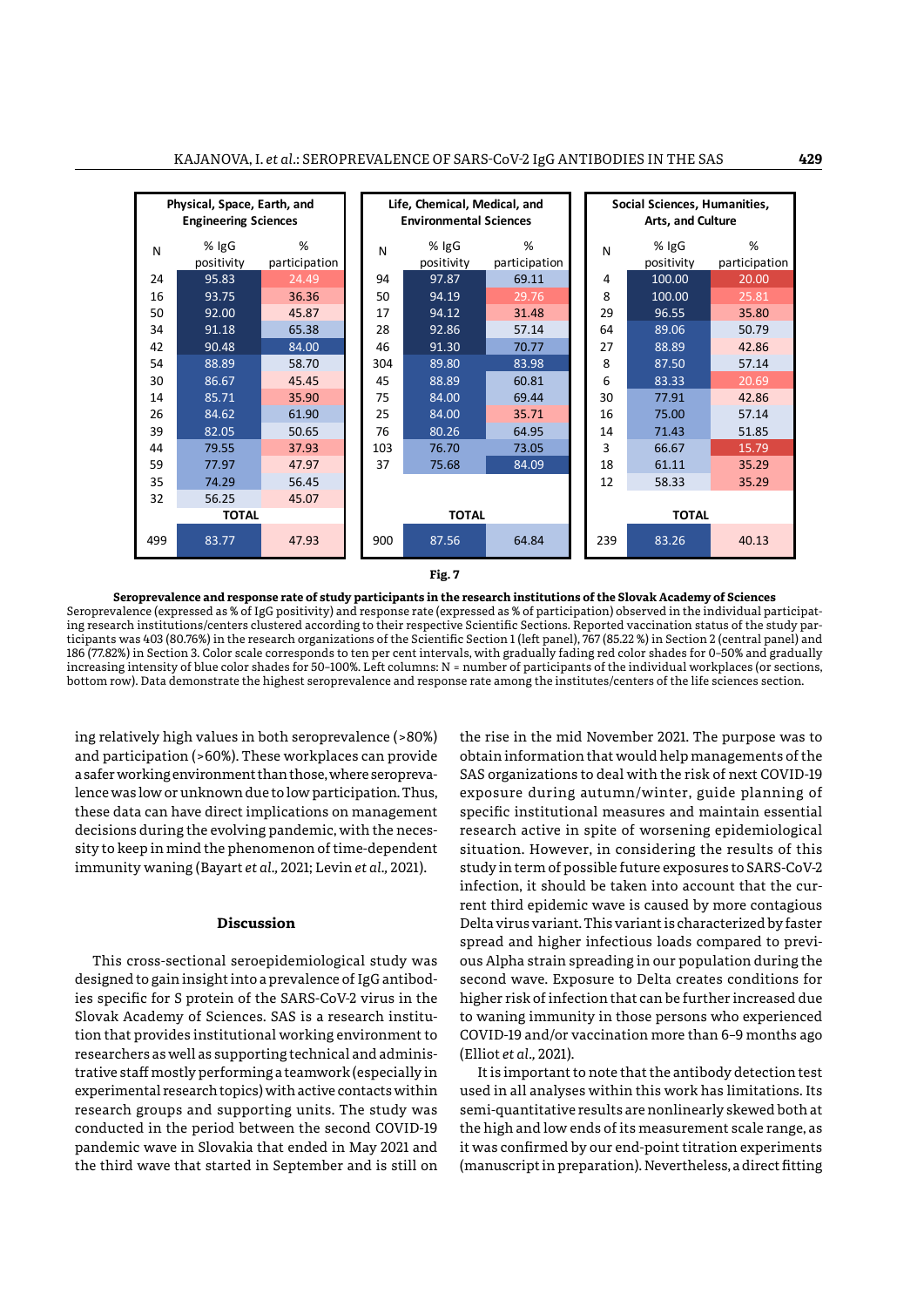of the test results is a standard method in the scientific literature. This limitation may influence the overall character and parameters of the fits presented in Figs. 4–6 but does not have an impact on the statistical group comparison results presented in Figs. 1–3 (as they rely on data rank comparison tests). Thus, the identified decreasing trends in the dependence of the antibody levels on the time elapsed from vaccination and/or COVID-19 detection need to be taken with a caution. For the purpose of this crosssectional study and the group comparisons presented here we do not consider this limitation to be significant, although more attention needs to be taken for any similar longitudinal studies. Also some of the linear fits discussed in Figures 4 and 6 are statistically insignificant on the level 5% (p-value p<0.05). This factor may also be influenced by the test limitation, as it contributes to a violation of the assumption of the normally distributed error.

Nevertheless, the present study brought several important findings. From a practical point of view it demonstrated that collection of dry blood spots is a highly effective and reliable sampling approach that allows to obtain, easily store and analyze large numbers of samples during a relatively short period of time. This might be of particular importance when urgent reaction to the ongoing epidemic situation is needed. The study also showed, in accord with other investigations, that both vaccination and natural infection resulting in symptomatic COVID-19 induce detectable humoral immune responses that range from weak to very strong (Racine-Brzostek *et al.,* 2021; Bert *et al.,* 2021). In few subjects, observed weak or even absent humoral response to symptomatic COVID-19 (14.6%) or vaccination (0.8%) can be associated not only with the prolonged period from the moment of immunization, but also with genetic predispositions (agammaglobulinemia or hypogammaglobulinemia), other immunocompromising conditions, comorbidities leading to protein loss, and/or therapeutic interventions leading to immune suppression, e.g. anti-cancer drugs, corticosteroids, antiepileptic drugs, transplantation-related medications etc. (Patel *et al.,* 2019). These health-related conditions can have prolonged negative effect on production of antibodies in general and therefore deserves special attention. In immune-competent subjects, broad interindividual variations in relative IgG antibody levels result from variable settings and dispositions of the immune system (both in case of vaccinated and infected individuals) as well as from a broad scale of symptoms with varying severity (in case of infected persons).

In spite of the variable individual fitness of the immune system, data obtained in this study provided consistent pictures with respect to: (1) ability of mRNA vaccine types to induce better humoral response than the adenovirus vaccines, (2) antibody levels reflecting

severity of COVID-19 symptoms, (3) beneficial effect of post-COVID vaccination leading to marked elevation of IgG levels particularly in asymptomatic and mild cases, (4) decreasing antibody levels with increasing time elapsed from vaccination or COVID-19. This consistency does not apply only to the content of this study, but also points to a compliance with other published seroprevalence studies. However, the present findings offer only a partial insight into the adaptive immunity to natural SARS-CoV-2 infection and/or vaccination. It is well established that T cell-mediated immunity plays a key role in antiviral defense and that individuals with low antibody levels can still develop competent effector and memory T cells capable of protective responses to subsequent SARS-CoV-2 infection (Sette and Crotty, 2021).

Finally, this study uncovered a possible relationship between higher seroprevalence/vaccination status and engagement in research in natural sciences, suggesting that deeper understanding of the causes and consequences of pandemics can facilitate individual decisionmaking. Albeit this assumption cannot be generalized, it underlines an importance of edification of lay public and dissemination of scientific knowledge-based information to build increasing awareness of pandemic threads and opportunities of interventions.

**Acknowledgment.** This work was funded by the Slovak Research and Development Agency (IMPROVE project, APVV-PP-COVID-20-0017), by the Presidium of the Slovak Academy of Sciences, by the Scientific Grant Agency of the Slovak Republic (VEGA 1/0755/19 and 1/0521/20), and by the European Regional Development Fund (OPVaI-VA/DP/2018/1. 2. 1-08, ITMS 313011V344). The authors wish to thank all colleagues from the Slovak Academy of Sciences for their voluntary participation in the study, to VEDA Publishing house of the SAS for printing the sample collection cards, to Dr. Maria Bartosova and Dr. Ingeborg Rezuchova for their assistance in data registration, and to Ms. Zuzana Lackovicova for the assistance in preparation and distribution of the sample collection sets.

# **References**

- Alfego D, Sullivan A, Poirier B, Williams J, Adcock D, Letovsky S (2021): A population-based analysis of the longevity of SARS-CoV-2 antibody seropositivity in the United States. EClinicalMedicine 36: 100902. Epub 2021 May 24.<https://doi.org/10.1016/j.eclinm.2021.100902>
- Bar-On YM, Goldberg Y, Mandel M, Bodenheimer O, Freedman L, Kalkstein N, Mizrahi B, Alroy-Preis S, Ash N, Milo R, Huppert A (2021): Protection of BNT162b2 Vaccine Booster against Covid-19 in Israel. N. Engl. J. Med. 385, 1393–1400. Epub 2021 September 15. [https://doi.](https://doi.org/10.1056/NEJMoa2114255) [org/10.1056/NEJMoa2114255](https://doi.org/10.1056/NEJMoa2114255)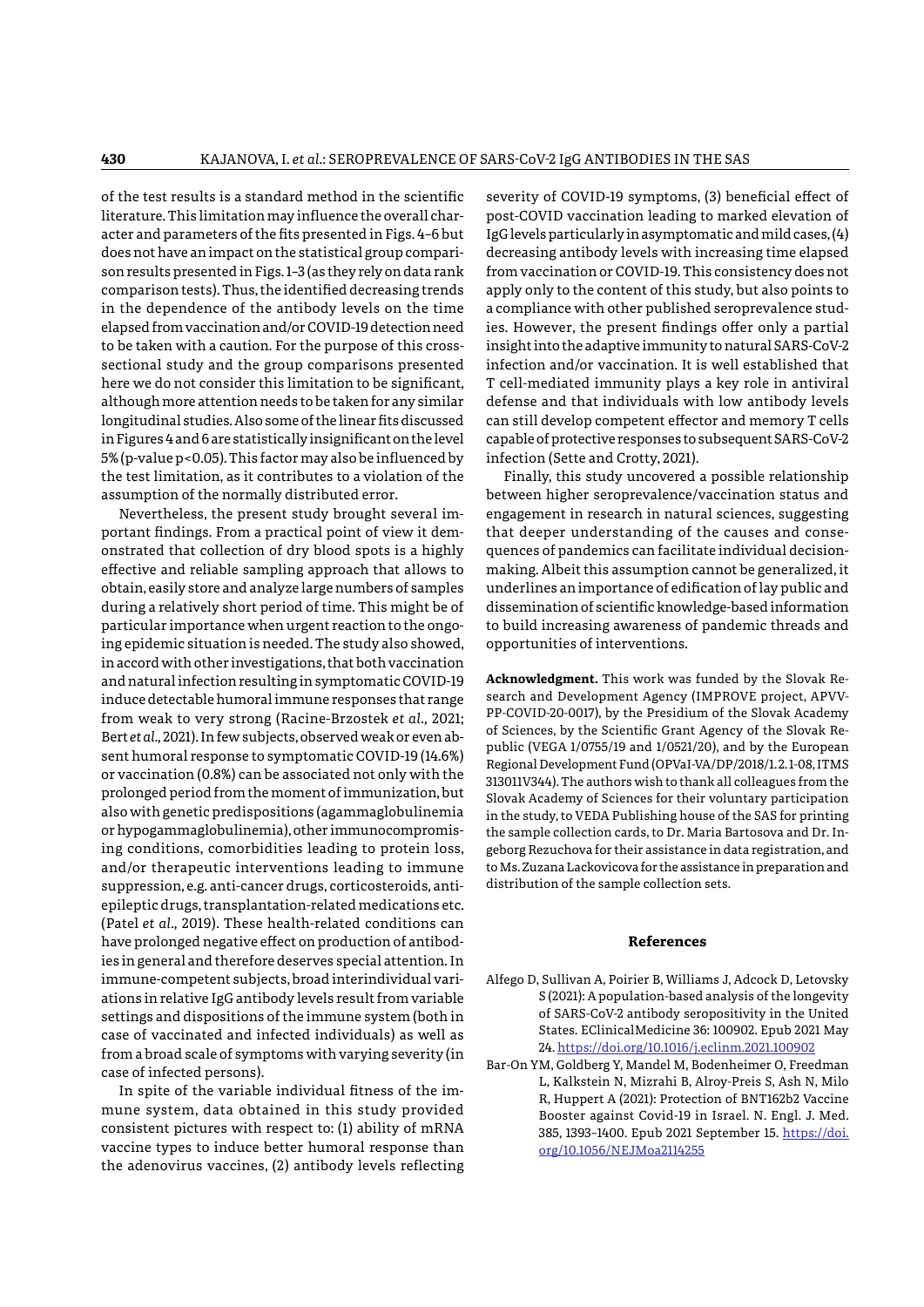- Bayart JL, Douxfils J, Gillot C, David C, Mullier F, Elsen M, Eucher C, Van Eeckhoudt S, Roy T, Gerin V, Wieers G, Laurent C, Closset M, Dogné JM, Favresse J (2021): Waning of IgG, Total and Neutralizing Antibodies 6 Months Post-Vaccination with BNT162b2 in Healthcare Workers. Vaccines (Basel) 9, 1092. [https://doi.org/10.3390/](https://doi.org/10.3390/vaccines9101092) [vaccines9101092](https://doi.org/10.3390/vaccines9101092)
- Bert NL, Chia WN, Wan WY, Teo AKJ, Chong SZ, Tan N, Tan DSC, Chia A, Tan IB, Kunasegaran K, Chua QX, Abdad MY, Hua Ng AS, Vasoo S, Ang JX, Lee MS, Sun L, Fang J, Zhu F, Cook AR, Aw TC, Huang J, Tam C, Lee FS, Clapham H, Goh EJ, Peou MSS, Tan SP, Ong SK, Wang LF, Bertoletti A, Hsu LY, Ong BC (2021): Widely heterogeneous humoral and cellular immunity after mild SARS-CoV-2 infection in a homogeneous population of healthy young men. Emerg. Microbes Infect. 28, 1–26. Epub ahead of print. [https://doi.org/10.1080/22](https://doi.org/10.1080/22221751.2021.1999777) [221751.2021.1999777](https://doi.org/10.1080/22221751.2021.1999777)
- COVID-19 Treatment Guidelines Panel, Coronavirus Disease 2019 (COVID-19) Treatment Guidelines, National Institutes of Health (2021): Available at https://www. covid19treatmentguidelines.nih.gov/overview/clinical-spectrum/, accessed on October 26, 2021.
- De Santis GC, Mendrone A, Langhi D Jr, Covas DT, Fabron A Jr, Cortez AJP, Dinardo CL, Ubiali EMA, Marques JFC Jr, Bordin JO, Rugani MA (2021): Suggested guidelines for convalescent plasma therapy for the treatment of COV-ID-19. Hematol. Transfus. Cell Ther. 43, 212–213. Epub 2021 Mar 20. [https://doi.org/10.1016/j.htct.2021. 03. 001](https://doi.org/10.1016/j.htct.2021.03.001)
- Ebinger JE, Fert-Bober J, Printsev I, Wu M, Sun N, Prostko JC, Frias EC, Stewart JL, Van Eyk JE, Braun JG, Cheng S, Sobhani K (2021): Antibody responses to the BNT162b2 mRNA vaccine in individuals previously infected with SARS-CoV-2. Nat. Med. 27, 981–984. Epub 2021 Apr 1. <https://doi.org/10.1038/s41591-021-01325-6>
- Elliott P, Haw D, Wang H, Eales O, Walters CE, Ainslie KEC, Atchison C, Fronterre C, Diggle PJ, Page AJ, Trotter AJ, Prosolek SJ; COVID-19 Genomics UK (COG-UK) Consortium, Ashby D, Donnelly CA, Barclay W, Taylor G, Cooke G, Ward H, Darzi A, Riley S (2021): Exponential growth, high prevalence of SARS-CoV-2, and vaccine effectiveness associated with the Delta variant. Science eabl9551. Epub ahead of print. [https://doi.org/10.1126/](https://doi.org/10.1126/science.abl9551) [science.abl9551](https://doi.org/10.1126/science.abl9551)
- Haas EJ, Angulo FJ, McLaughlin JM, Anis E, Singer SR, Khan F, Brooks N, Smaja M, Mircus G, Pan K, Southern J, Swerdlow DL, Jodar L, Levy Y, Alroy-Preis S (2021): Impact and effectiveness of mRNA BNT162b2 vaccine against SARS-CoV-2 infections and COVID-19 cases, hospitalisations, and deaths following a nationwide vaccination campaign in Israel: an observational study using national surveillance data. Lancet 397, 1819-1829. Epub 2021 May 5. Erratum in: Lancet 2021 Jul 17; 398(10296): 212. [https://doi.org/10.1016/S0140-](https://doi.org/10.1016/S0140-6736(21)00947-8) [6736\(21\)00947-8](https://doi.org/10.1016/S0140-6736(21)00947-8)
- Harvey WT, Carabelli AM, Jackson B, Gupta RK, Thomson EC, Harrison EM, Ludden C, Reeve R, Rambaut A; COVID-19 Genomics UK (COG-UK) Consortium, Peacock SJ,

Robertson DL (2021): SARS-CoV-2 variants, spike mutations and immune escape. Nat. Rev. Microbiol. 19, 409–424. Epub 2021 Jun 1. [https://doi.org/10.1038/](https://doi.org/10.1038/s41579-021-00573-0) [s41579-021-00573-0](https://doi.org/10.1038/s41579-021-00573-0)

- Hinton DM (2021): The Authorized COVID-19 Convalescent Plasma. USA. Food and Drug Administration (FDA) March 9, 2021. Available at: https://www.fda.gov/media/141477/download.
- Khoury DS, Cromer D, Reynaldi A, Schlub TE, Wheatley AK, Juno JA, Subbarao K, Kent SJ, Triccas JA, Davenport MP (2021): Neutralizing antibody levels are highly predictive of immune protection from symptomatic SARS-CoV-2 infection. Nat. Med. 27, 1205–1211. Epub 2021 May 17.<https://doi.org/10.1038/s41591-021-01377-8>
- Kollár R, Boďová K (2021): True pandemic state and a lack of capacity of hospitals and mechanical ventilations in Slovakia during the SARS-COV-2 pandemic wave in August 2020-May 2021, Proceedings of the 21st Conference Information Technologies-Applications and Theory, ITAT 2021, 247–254. http://ceur-ws.org/ Vol-2962/paper14.pdf
- Levi R, Azzolini E, Pozzi C, Ubaldi L, Lagioia M, Mantovani A, Rescigno M (2021): One dose of SARS-CoV-2 vaccine exponentially increases antibodies in individuals who have recovered from symptomatic COVID-19. J Clin Invest. 2021 June 15; 131(12), e149154. [https://doi.](https://doi.org/10.1172/JCI149154) [org/10.1172/JCI149154](https://doi.org/10.1172/JCI149154)
- Levin EG, Lustig Y, Cohen C, Fluss R, Indenbaum V, Amit S, Doolman R, Asraf K, Mendelson E, Ziv A, Rubin C, Freedman L, Kreiss Y, Regev-Yochay G (2021): Waning Immune Humoral Response to BNT162b2 Covid-19 Vaccine over 6 Months. N. Engl. J. Med. NEJMoa2114583. Epub ahead of print.<https://doi.org/10.1056/NEJMoa2114583>
- Lopez Bernal J, Andrews N, Gower C, Robertson C, Stowe J, Tessier E, Simmons R, Cottrell S, Roberts R, O'Doherty M, Brown K, Cameron C, Stockton D, McMenamin J, Ramsay M (2021): Effectiveness of the Pfizer-BioNTech and Oxford-AstraZeneca vaccines on covid-19 related symptoms, hospital admissions, and mortality in older adults in England: test negative case-control study. BMJ. 373, n1088. <https://doi.org/10.1136/bmj.n1088>
- Mendrone-Junior A, Dinardo CL, Ferreira SC, Nishya A, Salles NA, de Almeida Neto C, Hamasaki DT, Facincani T, de Oliveira Alves LB, Machado RRG, Araujo DB, Durigon EL, Rocha V, Sabino EC (2021): Correlation between SARS-COV-2 antibody screening by immunoassay and neutralizing antibody testing. Transfusion 61, 1181–1190. Epub 2021 January 25. [https://doi.org/](https://doi.org/10.1111/trf.16268) [10.1111/trf.16268](https://doi.org/10.1111/trf.16268)
- Narasimhan M, Mahimainathan L, Noh J, Muthukumar A (2021): Silent SARS-CoV-2 Infections, Waning Immunity, Serology Testing, and COVID-19 Vaccination: A Perspective. Front. Immunol. 12, 730404. [https://doi.](https://doi.org/10.3389/fimmu.2021.730404) [org/10.3389/fimmu.2021.730404](https://doi.org/10.3389/fimmu.2021.730404)
- Patel SY, Carbone J, Jolles S (2019): The Expanding Field of Secondary Antibody Deficiency: Causes, Diagnosis, and Management. Front. Immunol. 10, 33. [https://doi.](https://doi.org/10.3389/fimmu.2019.00033) [org/10.3389/fimmu.2019.00033](https://doi.org/10.3389/fimmu.2019.00033)